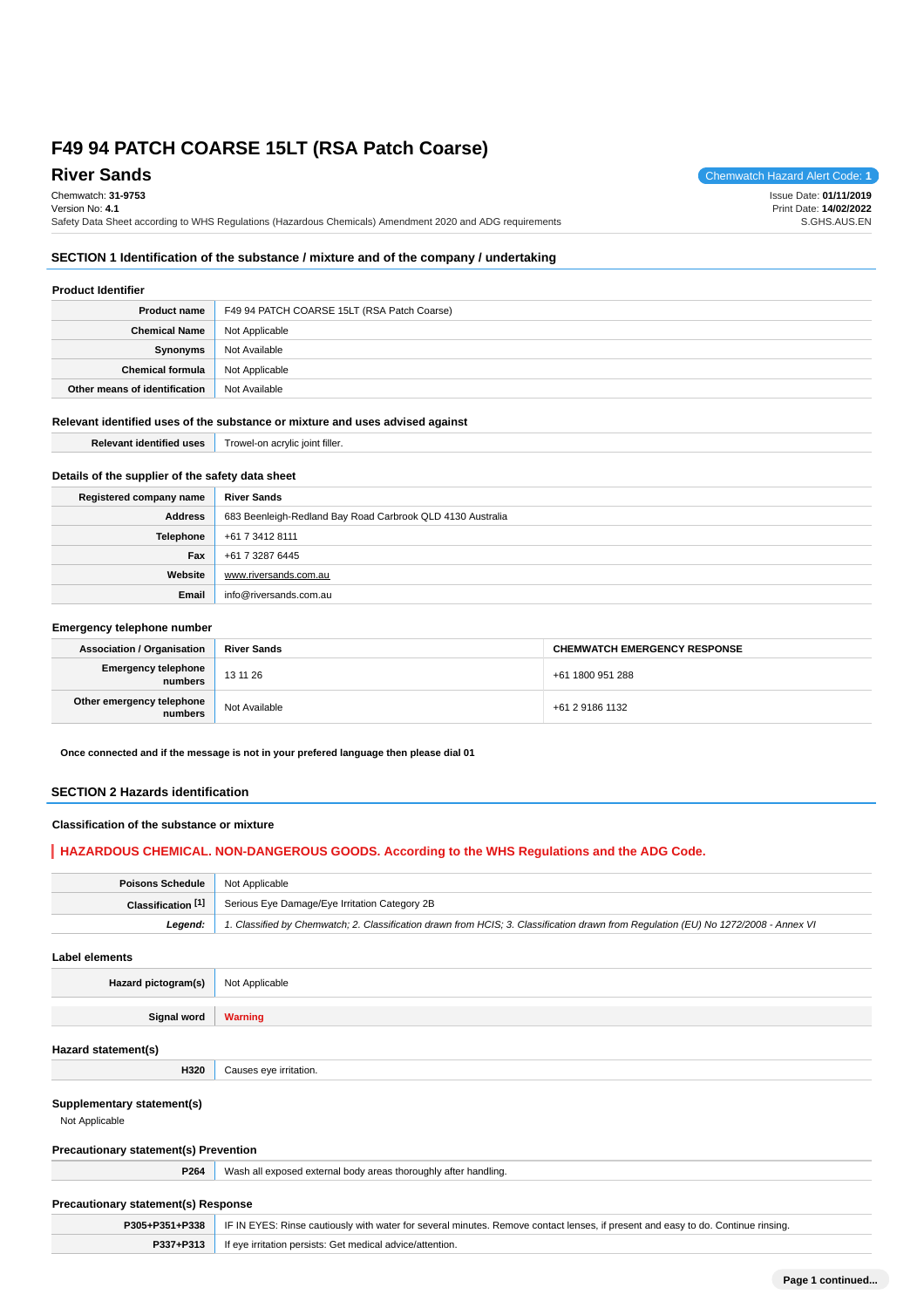#### **Precautionary statement(s) Storage**

#### Not Applicable

**Precautionary statement(s) Disposal**

Not Applicable

### **SECTION 3 Composition / information on ingredients**

#### **Substances**

See section below for composition of Mixtures

#### **Mixtures**

| <b>CAS No</b> | %[weight]                                           | Name                                                                                                                                    |
|---------------|-----------------------------------------------------|-----------------------------------------------------------------------------------------------------------------------------------------|
| Not Available | 100                                                 | Ingredients determined not to be hazardous                                                                                              |
| Legend:       | Classification drawn from C&L * EU IOELVs available | 1. Classified by Chemwatch; 2. Classification drawn from HCIS; 3. Classification drawn from Regulation (EU) No 1272/2008 - Annex VI; 4. |

### **SECTION 4 First aid measures**

| Description of first aid measures |                                                                                                                                                                                                                                                                                                                                                                                                                                                                                                  |
|-----------------------------------|--------------------------------------------------------------------------------------------------------------------------------------------------------------------------------------------------------------------------------------------------------------------------------------------------------------------------------------------------------------------------------------------------------------------------------------------------------------------------------------------------|
| <b>Eye Contact</b>                | If this product comes in contact with the eyes:<br>▶ Wash out immediately with fresh running water.<br>Ensure complete irrigation of the eye by keeping eyelids apart and away from eye and moving the eyelids by occasionally lifting the upper<br>and lower lids.<br>Seek medical attention without delay; if pain persists or recurs seek medical attention.<br>Removal of contact lenses after an eye injury should only be undertaken by skilled personnel.                                 |
| <b>Skin Contact</b>               | If skin contact occurs:<br>Immediately remove all contaminated clothing, including footwear.<br>Fiush skin and hair with running water (and soap if available).<br>Seek medical attention in event of irritation.                                                                                                                                                                                                                                                                                |
| Inhalation                        | If fumes, aerosols or combustion products are inhaled remove from contaminated area.<br>• Other measures are usually unnecessary.                                                                                                                                                                                                                                                                                                                                                                |
| Ingestion                         | If swallowed do <b>NOT</b> induce vomiting.<br>If vomiting occurs, lean patient forward or place on left side (head-down position, if possible) to maintain open airway and prevent aspiration.<br>• Observe the patient carefully.<br>▶ Never give liquid to a person showing signs of being sleepy or with reduced awareness; i.e. becoming unconscious.<br>• Give water to rinse out mouth, then provide liquid slowly and as much as casualty can comfortably drink.<br>Seek medical advice. |

### **Indication of any immediate medical attention and special treatment needed**

Treat symptomatically.

# **SECTION 5 Firefighting measures**

#### **Extinguishing media**

- Water spray or fog.
- Foam.
- Dry chemical powder.
- BCF (where regulations permit).
- Carbon dioxide.

# **Special hazards arising from the substrate or mixture**

| <b>Fire Incompatibility</b>    | Avoid contamination with oxidising agents i.e. nitrates, oxidising acids, chlorine bleaches, pool chlorine etc. as ignition may result                                                                                                                                                                                                                                                                                                                                                                                                                                                                                                  |
|--------------------------------|-----------------------------------------------------------------------------------------------------------------------------------------------------------------------------------------------------------------------------------------------------------------------------------------------------------------------------------------------------------------------------------------------------------------------------------------------------------------------------------------------------------------------------------------------------------------------------------------------------------------------------------------|
| <b>Advice for firefighters</b> |                                                                                                                                                                                                                                                                                                                                                                                                                                                                                                                                                                                                                                         |
| <b>Fire Fighting</b>           | Alert Fire Brigade and tell them location and nature of hazard.<br>▶ Wear breathing apparatus plus protective gloves.<br>Prevent, by any means available, spillage from entering drains or water courses.<br>▶ Use water delivered as a fine spray to control fire and cool adjacent area.<br>DO NOT approach containers suspected to be hot.<br>Cool fire exposed containers with water spray from a protected location.<br>If safe to do so, remove containers from path of fire.<br>Equipment should be thoroughly decontaminated after use.                                                                                         |
| <b>Fire/Explosion Hazard</b>   | The material is not readily combustible under normal conditions.<br>► However, it will break down under fire conditions and the organic component may burn.<br>Not considered to be a significant fire risk.<br>Heat may cause expansion or decomposition with violent rupture of containers.<br>▶ Decomposes on heating and may produce toxic fumes of carbon monoxide (CO).<br>May emit acrid smoke.<br>Decomposes on heating and produces toxic fumes of:<br>carbon monoxide (CO)<br>carbon dioxide (CO2)<br>other pyrolysis products typical of burning organic material.<br>May emit poisonous fumes.<br>May emit corrosive fumes. |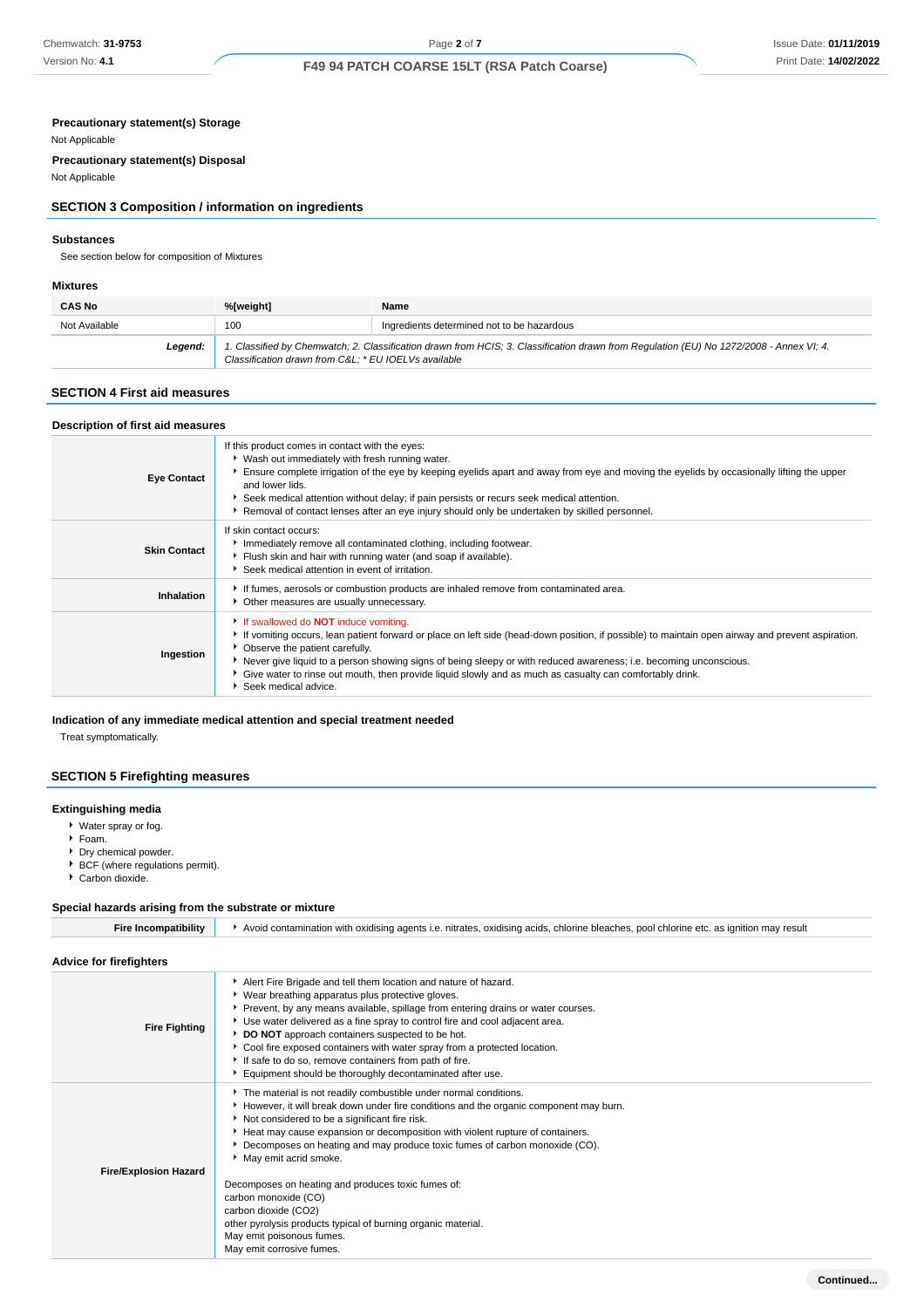**HAZCHEM** Not Applicable

### **SECTION 6 Accidental release measures**

**Personal precautions, protective equipment and emergency procedures** See section 8

**Environmental precautions**

See section 12

#### **Methods and material for containment and cleaning up**

| <b>Minor Spills</b> | Slippery when spilt.<br>Clean up all spills immediately.<br>Avoid contact with skin and eyes.<br>▶ Wear impervious gloves and safety goggles.<br>Trowel up/scrape up.<br>Place spilled material in clean, dry, sealed container.<br>Flush spill area with water.                                                                                                                                                                                                                                                                                                                                                                                                                                                                                                                                                                         |
|---------------------|------------------------------------------------------------------------------------------------------------------------------------------------------------------------------------------------------------------------------------------------------------------------------------------------------------------------------------------------------------------------------------------------------------------------------------------------------------------------------------------------------------------------------------------------------------------------------------------------------------------------------------------------------------------------------------------------------------------------------------------------------------------------------------------------------------------------------------------|
| <b>Major Spills</b> | Slippery when spilt.<br>Clear area of personnel and move upwind.<br>Alert Fire Brigade and tell them location and nature of hazard.<br>▶ Wear breathing apparatus plus protective gloves.<br>▶ Prevent, by any means available, spillage from entering drains or water course.<br>Stop leak if safe to do so.<br>Contain spill with sand, earth or vermiculite.<br>Collect recoverable product into labelled containers for recycling.<br>Neutralise/decontaminate residue (see Section 13 for specific agent).<br>Collect solid residues and seal in labelled drums for disposal.<br>Wash area and prevent runoff into drains.<br>After clean up operations, decontaminate and launder all protective clothing and equipment before storing and re-using.<br>If contamination of drains or waterways occurs, advise emergency services. |

Personal Protective Equipment advice is contained in Section 8 of the SDS.

### **SECTION 7 Handling and storage**

| Precautions for safe handling |                                                                                                                                                                                                                                                                                                                                                                                                                         |
|-------------------------------|-------------------------------------------------------------------------------------------------------------------------------------------------------------------------------------------------------------------------------------------------------------------------------------------------------------------------------------------------------------------------------------------------------------------------|
| Safe handling                 | Limit all unnecessary personal contact.<br>▶ Wear protective clothing when risk of exposure occurs.<br>Use in a well-ventilated area.<br>V When handling DO NOT eat, drink or smoke.<br>Always wash hands with soap and water after handling.<br>Avoid physical damage to containers.<br>Use good occupational work practice.<br>Observe manufacturer's storage and handling recommendations contained within this SDS. |
| <b>Other information</b>      | Store in original containers.<br>Keep containers securely sealed.<br>Store in a cool, dry, well-ventilated area.<br>Store away from incompatible materials and foodstuff containers.<br>Protect containers against physical damage and check regularly for leaks.<br>Observe manufacturer's storage and handling recommendations contained within this SDS.                                                             |

#### **Conditions for safe storage, including any incompatibilities**

| Suitable container      | $\blacktriangleright$ Metal can or drum .<br>Packaging as recommended by manufacturer.<br>• Check all containers are clearly labelled and free from leaks. |
|-------------------------|------------------------------------------------------------------------------------------------------------------------------------------------------------|
| Storage incompatibility | incompatible with cyanides (class 6), strong acids (class 8), cationic detergents or foodstuffs<br>Avoid reaction with oxidising agents                    |

### **SECTION 8 Exposure controls / personal protection**

### **Control parameters**

**Occupational Exposure Limits (OEL)**

**INGREDIENT DATA**

Not Available

**Emergency Limits**

| Ingredient                                     | TEEL-1        | TEEL-2        |                     | TEEL-3        |
|------------------------------------------------|---------------|---------------|---------------------|---------------|
| F49 94 PATCH COARSE 15LT<br>(RSA Patch Coarse) | Not Available | Not Available |                     | Not Available |
| Ingredient                                     | Original IDLH |               | <b>Revised IDLH</b> |               |
| F49 94 PATCH COARSE 15LT<br>(RSA Patch Coarse) | Not Available |               | Not Available       |               |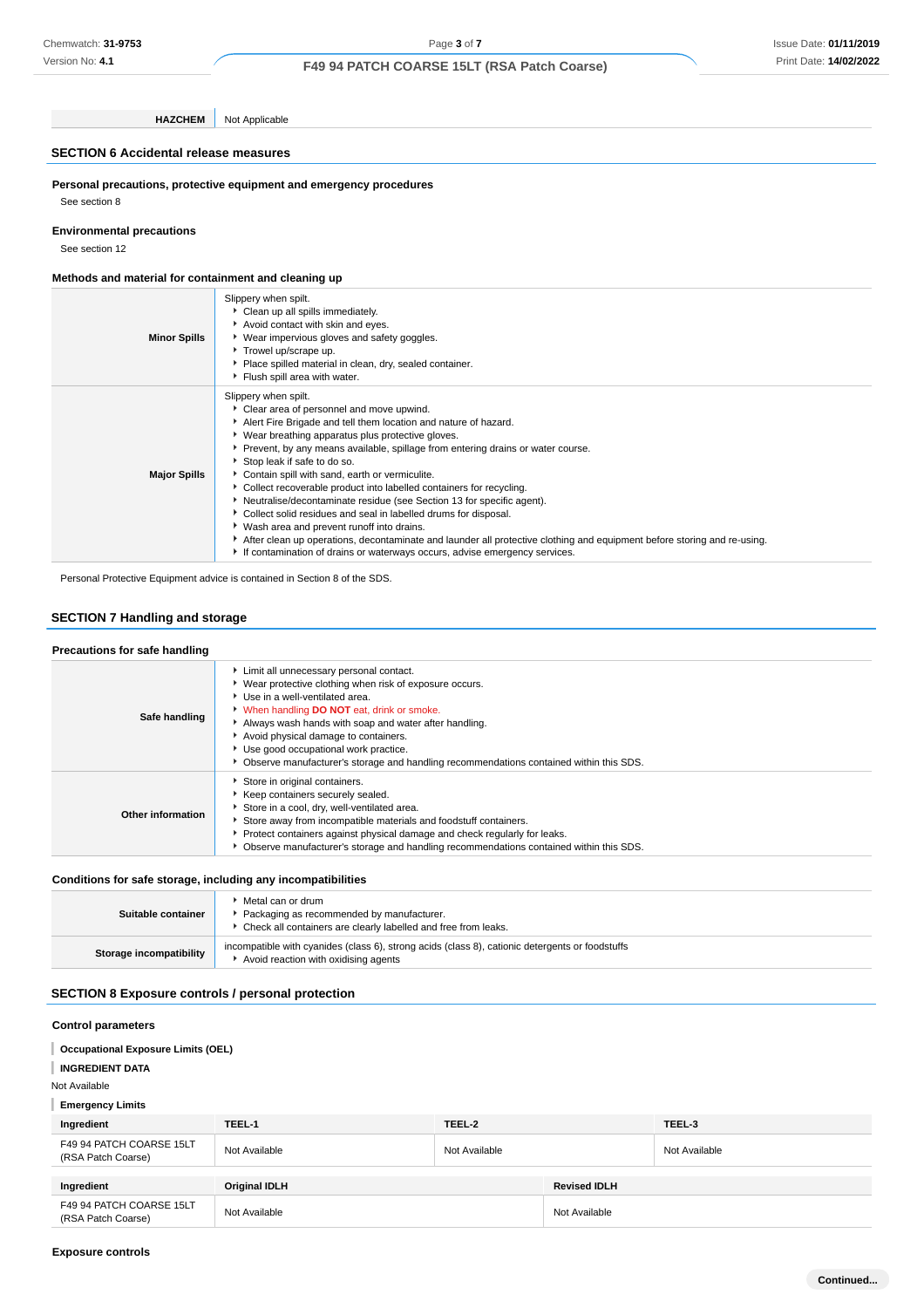|                            | Engineering controls are used to remove a hazard or place a barrier between the worker and the hazard. Well-designed engineering controls can<br>be highly effective in protecting workers and will typically be independent of worker interactions to provide this high level of protection.<br>The basic types of engineering controls are:<br>Process controls which involve changing the way a job activity or process is done to reduce the risk.<br>Enclosure and/or isolation of emission source which keeps a selected hazard "physically" away from the worker and ventilation that strategically<br>"adds" and "removes" air in the work environment. Ventilation can remove or dilute an air contaminant if designed properly. The design of a<br>ventilation system must match the particular process and chemical or contaminant in use.<br>Employers may need to use multiple types of controls to prevent employee overexposure.<br>General exhaust is adequate under normal operating conditions. Local exhaust ventilation may be required in special circumstances. If risk of<br>overexposure exists, wear approved respirator. Supplied-air type respirator may be required in special circumstances. Correct fit is essential to<br>ensure adequate protection. Provide adequate ventilation in warehouses and enclosed storage areas. Air contaminants generated in the<br>workplace possess varying "escape" velocities which, in turn, determine the "capture velocities" of fresh circulating air required to effectively<br>remove the contaminant. |                                  |                                     |  |
|----------------------------|-------------------------------------------------------------------------------------------------------------------------------------------------------------------------------------------------------------------------------------------------------------------------------------------------------------------------------------------------------------------------------------------------------------------------------------------------------------------------------------------------------------------------------------------------------------------------------------------------------------------------------------------------------------------------------------------------------------------------------------------------------------------------------------------------------------------------------------------------------------------------------------------------------------------------------------------------------------------------------------------------------------------------------------------------------------------------------------------------------------------------------------------------------------------------------------------------------------------------------------------------------------------------------------------------------------------------------------------------------------------------------------------------------------------------------------------------------------------------------------------------------------------------------------------------------------------------------|----------------------------------|-------------------------------------|--|
|                            | Type of Contaminant:                                                                                                                                                                                                                                                                                                                                                                                                                                                                                                                                                                                                                                                                                                                                                                                                                                                                                                                                                                                                                                                                                                                                                                                                                                                                                                                                                                                                                                                                                                                                                          |                                  | Air Speed:                          |  |
|                            | solvent, vapours, degreasing etc., evaporating from tank (in still air).                                                                                                                                                                                                                                                                                                                                                                                                                                                                                                                                                                                                                                                                                                                                                                                                                                                                                                                                                                                                                                                                                                                                                                                                                                                                                                                                                                                                                                                                                                      |                                  | $0.25 - 0.5$ m/s<br>(50-100 f/min)  |  |
| Appropriate engineering    | aerosols, fumes from pouring operations, intermittent container filling, low speed conveyer transfers, welding, spray<br>drift, plating acid fumes, pickling (released at low velocity into zone of active generation)                                                                                                                                                                                                                                                                                                                                                                                                                                                                                                                                                                                                                                                                                                                                                                                                                                                                                                                                                                                                                                                                                                                                                                                                                                                                                                                                                        |                                  | 0.5-1 m/s (100-200<br>f/min.)       |  |
| controls                   | direct spray, spray painting in shallow booths, drum filling, conveyer loading, crusher dusts, gas discharge (active<br>generation into zone of rapid air motion)                                                                                                                                                                                                                                                                                                                                                                                                                                                                                                                                                                                                                                                                                                                                                                                                                                                                                                                                                                                                                                                                                                                                                                                                                                                                                                                                                                                                             |                                  | 1-2.5 m/s (200-500<br>f/min.)       |  |
|                            | grinding, abrasive blasting, tumbling, high speed wheel generated dusts (released at high initial velocity into zone of<br>very high rapid air motion)<br>Within each range the appropriate value depends on:                                                                                                                                                                                                                                                                                                                                                                                                                                                                                                                                                                                                                                                                                                                                                                                                                                                                                                                                                                                                                                                                                                                                                                                                                                                                                                                                                                 |                                  | $2.5 - 10$ m/s<br>(500-2000 f/min.) |  |
|                            | Lower end of the range                                                                                                                                                                                                                                                                                                                                                                                                                                                                                                                                                                                                                                                                                                                                                                                                                                                                                                                                                                                                                                                                                                                                                                                                                                                                                                                                                                                                                                                                                                                                                        | Upper end of the range           |                                     |  |
|                            | 1: Room air currents minimal or favourable to capture                                                                                                                                                                                                                                                                                                                                                                                                                                                                                                                                                                                                                                                                                                                                                                                                                                                                                                                                                                                                                                                                                                                                                                                                                                                                                                                                                                                                                                                                                                                         | 1: Disturbing room air currents  |                                     |  |
|                            | 2: Contaminants of low toxicity or of nuisance value only.                                                                                                                                                                                                                                                                                                                                                                                                                                                                                                                                                                                                                                                                                                                                                                                                                                                                                                                                                                                                                                                                                                                                                                                                                                                                                                                                                                                                                                                                                                                    | 2: Contaminants of high toxicity |                                     |  |
|                            | 3: Intermittent, low production.                                                                                                                                                                                                                                                                                                                                                                                                                                                                                                                                                                                                                                                                                                                                                                                                                                                                                                                                                                                                                                                                                                                                                                                                                                                                                                                                                                                                                                                                                                                                              | 3: High production, heavy use    |                                     |  |
|                            | 4: Large hood or large air mass in motion                                                                                                                                                                                                                                                                                                                                                                                                                                                                                                                                                                                                                                                                                                                                                                                                                                                                                                                                                                                                                                                                                                                                                                                                                                                                                                                                                                                                                                                                                                                                     | 4: Small hood-local control only |                                     |  |
|                            | Simple theory shows that air velocity falls rapidly with distance away from the opening of a simple extraction pipe. Velocity generally decreases<br>with the square of distance from the extraction point (in simple cases). Therefore the air speed at the extraction point should be adjusted,<br>accordingly, after reference to distance from the contaminating source. The air velocity at the extraction fan, for example, should be a minimum of<br>1-2 m/s (200-400 f/min) for extraction of solvents generated in a tank 2 meters distant from the extraction point. Other mechanical considerations,<br>producing performance deficits within the extraction apparatus, make it essential that theoretical air velocities are multiplied by factors of 10 or<br>more when extraction systems are installed or used.                                                                                                                                                                                                                                                                                                                                                                                                                                                                                                                                                                                                                                                                                                                                                |                                  |                                     |  |
| <b>Personal protection</b> |                                                                                                                                                                                                                                                                                                                                                                                                                                                                                                                                                                                                                                                                                                                                                                                                                                                                                                                                                                                                                                                                                                                                                                                                                                                                                                                                                                                                                                                                                                                                                                               |                                  |                                     |  |
| Eye and face protection    | Safety glasses with side shields.<br>Chemical goggles.<br>▶ Contact lenses may pose a special hazard; soft contact lenses may absorb and concentrate irritants. A written policy document, describing<br>the wearing of lenses or restrictions on use, should be created for each workplace or task. This should include a review of lens absorption<br>and adsorption for the class of chemicals in use and an account of injury experience. Medical and first-aid personnel should be trained in<br>their removal and suitable equipment should be readily available. In the event of chemical exposure, begin eye irrigation immediately and<br>remove contact lens as soon as practicable. Lens should be removed at the first signs of eye redness or irritation - lens should be removed in<br>a clean environment only after workers have washed hands thoroughly. [CDC NIOSH Current Intelligence Bulletin 59], [AS/NZS 1336 or<br>national equivalent]                                                                                                                                                                                                                                                                                                                                                                                                                                                                                                                                                                                                               |                                  |                                     |  |
| <b>Skin protection</b>     | See Hand protection below                                                                                                                                                                                                                                                                                                                                                                                                                                                                                                                                                                                                                                                                                                                                                                                                                                                                                                                                                                                                                                                                                                                                                                                                                                                                                                                                                                                                                                                                                                                                                     |                                  |                                     |  |
| Hands/feet protection      | ▶ Wear chemical protective gloves, e.g. PVC.<br>▶ Wear safety footwear or safety gumboots, e.g. Rubber                                                                                                                                                                                                                                                                                                                                                                                                                                                                                                                                                                                                                                                                                                                                                                                                                                                                                                                                                                                                                                                                                                                                                                                                                                                                                                                                                                                                                                                                        |                                  |                                     |  |
| <b>Body protection</b>     | See Other protection below                                                                                                                                                                                                                                                                                                                                                                                                                                                                                                                                                                                                                                                                                                                                                                                                                                                                                                                                                                                                                                                                                                                                                                                                                                                                                                                                                                                                                                                                                                                                                    |                                  |                                     |  |
| Other protection           | • Overalls.<br>P.V.C apron.<br>Barrier cream.<br>Skin cleansing cream.<br>▶ Eye wash unit.                                                                                                                                                                                                                                                                                                                                                                                                                                                                                                                                                                                                                                                                                                                                                                                                                                                                                                                                                                                                                                                                                                                                                                                                                                                                                                                                                                                                                                                                                    |                                  |                                     |  |

#### **Respiratory protection**

- Cartridge respirators should never be used for emergency ingress or in areas of unknown vapour concentrations or oxygen content.
- The wearer must be warned to leave the contaminated area immediately on detecting any odours through the respirator. The odour may indicate that the mask is not functioning properly, that the vapour concentration is too high, or that the mask is not properly fitted. Because of these limitations, only restricted use of cartridge respirators is considered appropriate.
- Cartridge performance is affected by humidity. Cartridges should be changed after 2 hr of continuous use unless it is determined that the humidity is less than 75%, in which case, cartridges can be used for 4 hr. Used cartridges should be discarded daily, regardless of the length of time used

### **SECTION 9 Physical and chemical properties**

#### **Information on basic physical and chemical properties**

| Appearance | Thick paste with slight acrylic/ammonia odour; dilutable with water. |                                              |  |
|------------|----------------------------------------------------------------------|----------------------------------------------|--|
|            | <b>Physical state</b> Non Slump Paste                                | Relative density (Water = 1) $\vert$ 1.8-1.9 |  |
|            |                                                                      |                                              |  |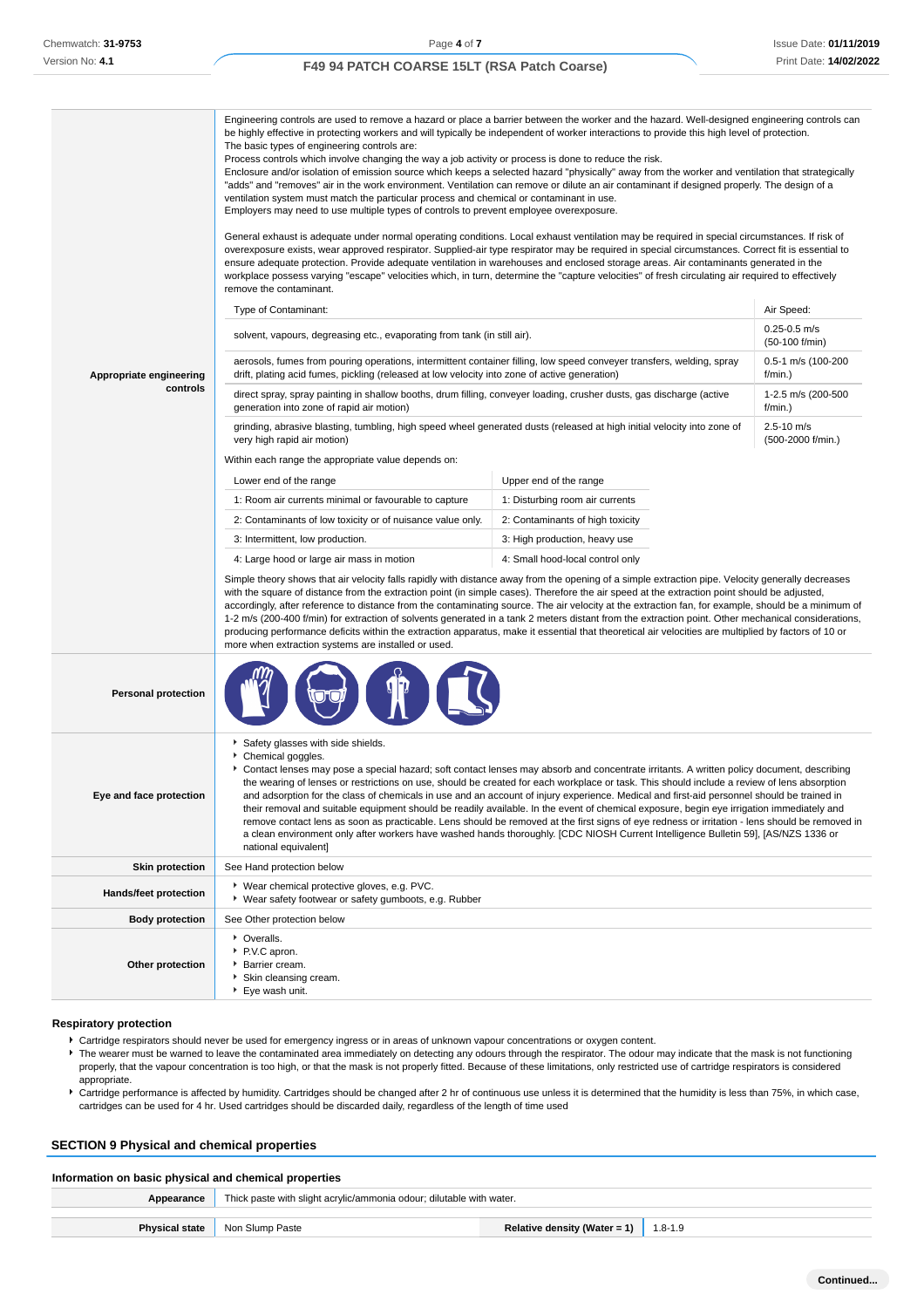| Odour                                           | Not Available  | Partition coefficient n-octanol<br>/ water | Not Available  |
|-------------------------------------------------|----------------|--------------------------------------------|----------------|
| Odour threshold                                 | Not Available  | Auto-ignition temperature (°C)             | Not Available  |
| pH (as supplied)                                | $8.5 - 9.5$    | <b>Decomposition temperature</b>           | Not Available  |
| Melting point / freezing point<br>(°C)          | Not Applicable | Viscosity (cSt)                            | Not Available  |
| Initial boiling point and boiling<br>range (°C) | Not Applicable | Molecular weight (g/mol)                   | Not Applicable |
| Flash point (°C)                                | Not Available  | <b>Taste</b>                               | Not Available  |
| <b>Evaporation rate</b>                         | Not Available  | <b>Explosive properties</b>                | Not Available  |
| Flammability                                    | Not Available  | <b>Oxidising properties</b>                | Not Available  |
| Upper Explosive Limit (%)                       | Not Available  | Surface Tension (dyn/cm or<br>$mN/m$ )     | Not Available  |
| Lower Explosive Limit (%)                       | Not Available  | <b>Volatile Component (%vol)</b>           | Not Available  |
| Vapour pressure (kPa)                           | Not Available  | Gas group                                  | Not Available  |
| Solubility in water                             | Miscible       | pH as a solution (Not<br>Available%)       | Not Available  |
| Vapour density (Air = 1)                        | Not Available  | VOC g/L                                    | Not Available  |

### **SECTION 10 Stability and reactivity**

| Reactivity                                 | See section 7                                                                                                                        |
|--------------------------------------------|--------------------------------------------------------------------------------------------------------------------------------------|
| <b>Chemical stability</b>                  | • Unstable in the presence of incompatible materials.<br>▶ Product is considered stable.<br>Hazardous polymerisation will not occur. |
| Possibility of hazardous<br>reactions      | See section 7                                                                                                                        |
| <b>Conditions to avoid</b>                 | See section 7                                                                                                                        |
| Incompatible materials                     | See section 7                                                                                                                        |
| <b>Hazardous decomposition</b><br>products | See section 5                                                                                                                        |

# **SECTION 11 Toxicological information**

#### **Information on toxicological effects**

| Inhaled                                     | There is some evidence to suggest that the material can cause respiratory irritation in some persons. The body's response to such irritation can<br>cause further lung damage.                                                                                                                                                                                                                                                                         |                                 |   |
|---------------------------------------------|--------------------------------------------------------------------------------------------------------------------------------------------------------------------------------------------------------------------------------------------------------------------------------------------------------------------------------------------------------------------------------------------------------------------------------------------------------|---------------------------------|---|
| Ingestion                                   | Accidental ingestion of the material may be damaging to the health of the individual.                                                                                                                                                                                                                                                                                                                                                                  |                                 |   |
| <b>Skin Contact</b>                         | There is some evidence to suggest that this material can cause inflammation of the skin on contact in some persons.<br>Open cuts, abraded or irritated skin should not be exposed to this material<br>Entry into the blood-stream, through, for example, cuts, abrasions or lesions, may produce systemic injury with harmful effects. Examine the skin<br>prior to the use of the material and ensure that any external damage is suitably protected. |                                 |   |
| Eye                                         | There is some evidence to suggest that this material can cause eye irritation and damage in some persons.                                                                                                                                                                                                                                                                                                                                              |                                 |   |
| <b>Chronic</b>                              | Long-term exposure to the product is not thought to produce chronic effects adverse to the health (as classified by EC Directives using animal<br>models); nevertheless exposure by all routes should be minimised as a matter of course.                                                                                                                                                                                                              |                                 |   |
|                                             |                                                                                                                                                                                                                                                                                                                                                                                                                                                        |                                 |   |
| F49 94 PATCH COARSE 15LT                    | <b>TOXICITY</b><br><b>IRRITATION</b>                                                                                                                                                                                                                                                                                                                                                                                                                   |                                 |   |
| (RSA Patch Coarse)                          | Not Available<br>Not Available                                                                                                                                                                                                                                                                                                                                                                                                                         |                                 |   |
| Legend:                                     | 1. Value obtained from Europe ECHA Registered Substances - Acute toxicity 2.* Value obtained from manufacturer's SDS. Unless otherwise<br>specified data extracted from RTECS - Register of Toxic Effect of chemical Substances                                                                                                                                                                                                                        |                                 |   |
|                                             |                                                                                                                                                                                                                                                                                                                                                                                                                                                        |                                 |   |
| <b>Acute Toxicity</b>                       | ×                                                                                                                                                                                                                                                                                                                                                                                                                                                      | Carcinogenicity                 | × |
| <b>Skin Irritation/Corrosion</b>            | ×                                                                                                                                                                                                                                                                                                                                                                                                                                                      | Reproductivity                  | × |
| <b>Serious Eye Damage/Irritation</b>        | ✔                                                                                                                                                                                                                                                                                                                                                                                                                                                      | <b>STOT - Single Exposure</b>   | × |
| <b>Respiratory or Skin</b><br>sensitisation | ×                                                                                                                                                                                                                                                                                                                                                                                                                                                      | <b>STOT - Repeated Exposure</b> | × |

**Legend:**  $\mathbf{X}$  – Data either not available or does not fill the criteria for classification

– Data available to make classification

 $\boldsymbol{\mathsf{x}}$ 

# **SECTION 12 Ecological information**

| <b>Toxicity</b>                                |                  |                    |                |                  |                  |
|------------------------------------------------|------------------|--------------------|----------------|------------------|------------------|
|                                                | Endpoint         | Test Duration (hr) | <b>Species</b> | Value            | <b>Source</b>    |
| F49 94 PATCH COARSE 15LT<br>(RSA Patch Coarse) | Not<br>Available | Not Available      | Not Available  | Not<br>Available | Not<br>Available |

**Mutagenicity X Aspiration Hazard**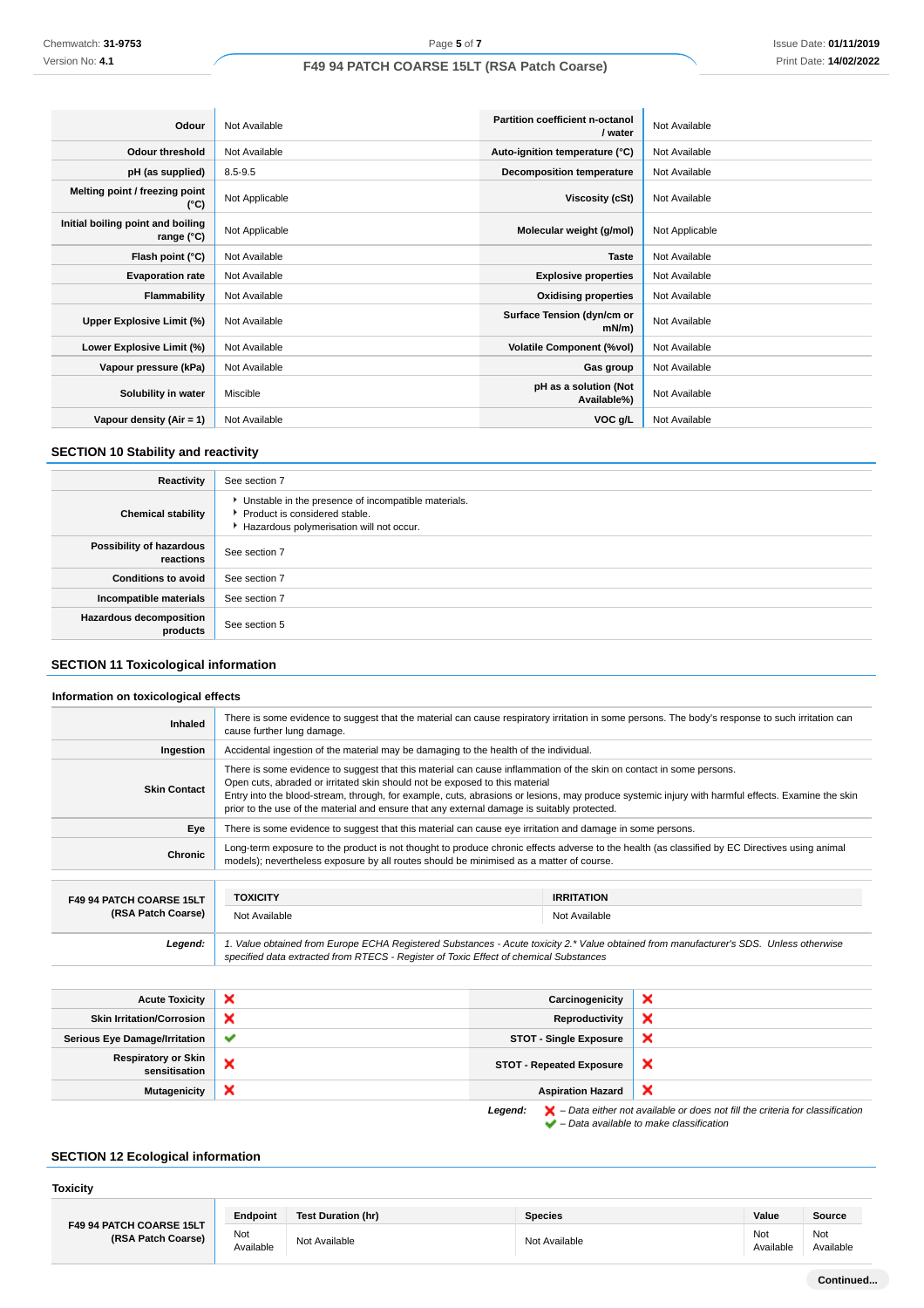**Legend:** Extracted from 1. IUCLID Toxicity Data 2. Europe ECHA Registered Substances - Ecotoxicological Information - Aquatic Toxicity 4. US EPA, Ecotox database - Aquatic Toxicity Data 5. ECETOC Aquatic Hazard Assessment Data 6. NITE (Japan) - Bioconcentration Data 7. METI (Japan) - Bioconcentration Data 8. Vendor Data

#### **DO NOT** discharge into sewer or waterways.

| Persistence and degradability    |                                       |                                       |  |
|----------------------------------|---------------------------------------|---------------------------------------|--|
| Ingredient                       | Persistence: Water/Soil               | Persistence: Air                      |  |
|                                  | No Data available for all ingredients | No Data available for all ingredients |  |
|                                  |                                       |                                       |  |
| <b>Bioaccumulative potential</b> |                                       |                                       |  |
| Ingredient                       | <b>Bioaccumulation</b>                |                                       |  |
|                                  | No Data available for all ingredients |                                       |  |
|                                  |                                       |                                       |  |
| Mobility in soil                 |                                       |                                       |  |
| Ingredient                       | <b>Mobility</b>                       |                                       |  |
|                                  | No Data available for all ingredients |                                       |  |
|                                  |                                       |                                       |  |

### **SECTION 13 Disposal considerations**

| Waste treatment methods      |                                                                                                                                                                                                                                                             |  |
|------------------------------|-------------------------------------------------------------------------------------------------------------------------------------------------------------------------------------------------------------------------------------------------------------|--|
| Product / Packaging disposal | Recycle wherever possible or consult manufacturer for recycling options.<br>Consult State Land Waste Authority for disposal.<br>Bury or incinerate residue at an approved site.<br>Recycle containers if possible, or dispose of in an authorised landfill. |  |

### **SECTION 14 Transport information**

# **Labels Required Marine Pollutant** NO **HAZCHEM** Not Applicable

**Land transport (ADG): NOT REGULATED FOR TRANSPORT OF DANGEROUS GOODS**

**Air transport (ICAO-IATA / DGR): NOT REGULATED FOR TRANSPORT OF DANGEROUS GOODS**

**Sea transport (IMDG-Code / GGVSee): NOT REGULATED FOR TRANSPORT OF DANGEROUS GOODS**

**Transport in bulk according to Annex II of MARPOL and the IBC code**

Not Applicable

**Transport in bulk in accordance with MARPOL Annex V and the IMSBC Code**

**Product name Group** 

#### **Transport in bulk in accordance with the ICG Code**

**Product name Ship Type**

### **SECTION 15 Regulatory information**

### **Safety, health and environmental regulations / legislation specific for the substance or mixture**

### **National Inventory Status**

| <b>National Inventory</b>                          | <b>Status</b> |
|----------------------------------------------------|---------------|
| Australia - AIIC / Australia<br>Non-Industrial Use | Not Available |
| Canada - DSL                                       | Not Available |
| Canada - NDSL                                      | Not Available |
| China - IECSC                                      | Not Available |
| Europe - EINEC / ELINCS / NLP                      | Not Available |
| Japan - ENCS                                       | Not Available |
| Korea - KECI                                       | Not Available |
| New Zealand - NZIoC                                | Not Available |
| Philippines - PICCS                                | Not Available |
| USA - TSCA                                         | Not Available |
| Taiwan - TCSI                                      | Not Available |
| Mexico - INSQ                                      | Not Available |
| Vietnam - NCI                                      | Not Available |
| Russia - FBEPH                                     | Not Available |